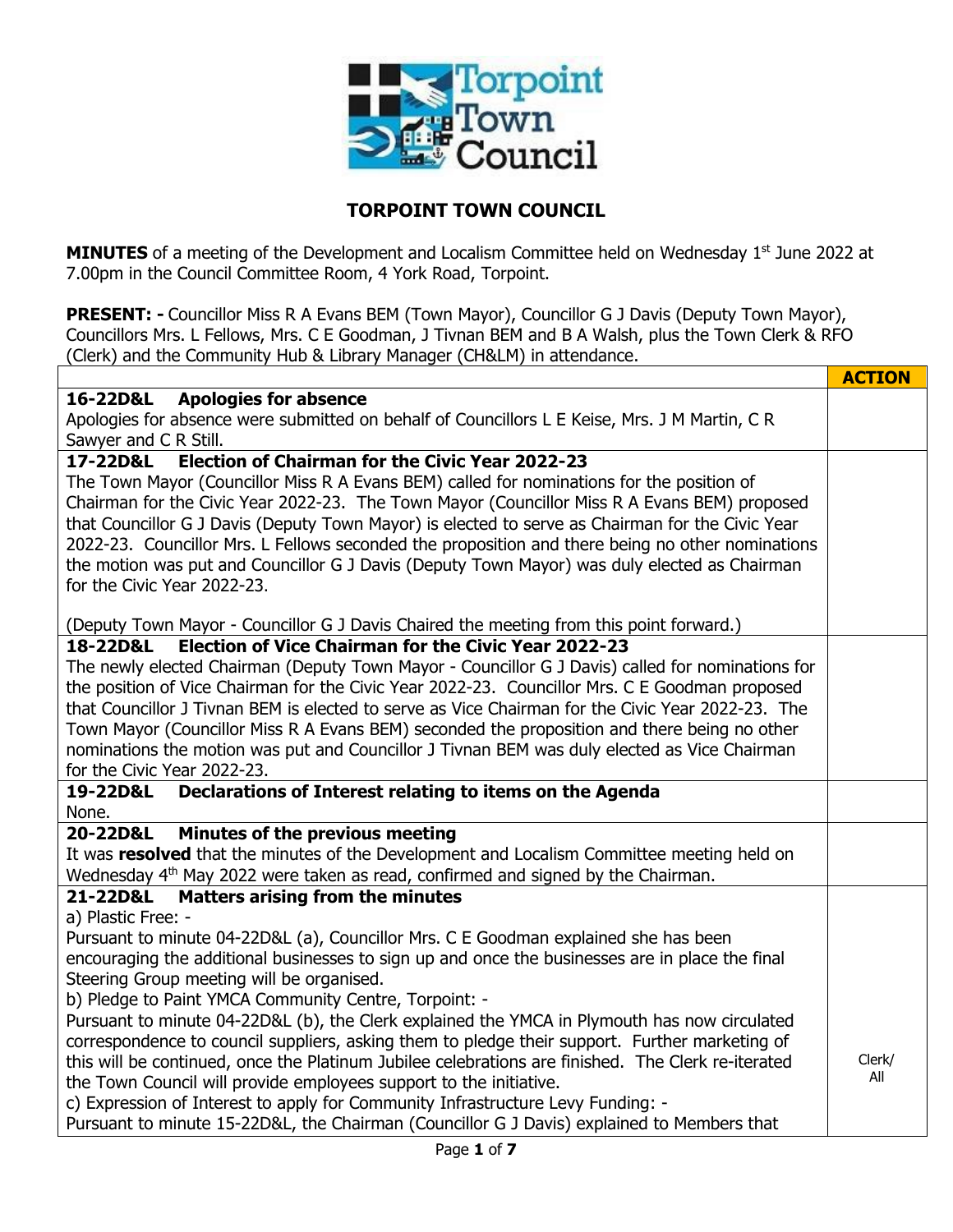

| following the last committee meeting it has been agreed to arrange a meeting of a number of<br>stakeholders, including the play parks consultant and the Friends of Thanckes Park group, to<br>consider any opportunities for the council to submit an Expression of Interest to apply to Cornwall<br>Council for Community Infrastructure Levy Funding. Members debated the various opportunities at<br>length and heard from Councillor Mrs. C E Goodman, who explained the Torpoint and Rame Active<br>Community Network will be submitting an Expression of Interest to apply for funding for the All-<br>Weather pitch project. Councillor Goodman explained the group are likely to apply for a minimum<br>of £50,000 of funding. Further debate ensued, with the discussion leading to a recommendation<br>from the Chairman (Councillor G J Davis) for the town council to provide a letter in support of the<br>Expression of Interest which is being submitted by the Torpoint and Rame Active Community<br>Network, to seek funding towards the installation of an All-Weather pitch in the town. The<br>Chairman, continued: the letter of support would highlight that this town council is looking at how<br>it might be able to support this application/project. The proposal was seconded by Councillor J<br>Tivnan BEM, with five members voting in favour of the proposition, with one abstention. | <b>Council</b> |
|-----------------------------------------------------------------------------------------------------------------------------------------------------------------------------------------------------------------------------------------------------------------------------------------------------------------------------------------------------------------------------------------------------------------------------------------------------------------------------------------------------------------------------------------------------------------------------------------------------------------------------------------------------------------------------------------------------------------------------------------------------------------------------------------------------------------------------------------------------------------------------------------------------------------------------------------------------------------------------------------------------------------------------------------------------------------------------------------------------------------------------------------------------------------------------------------------------------------------------------------------------------------------------------------------------------------------------------------------------------------------------------------------------------------------|----------------|
| 22-22D&L Community Hub and Library: -                                                                                                                                                                                                                                                                                                                                                                                                                                                                                                                                                                                                                                                                                                                                                                                                                                                                                                                                                                                                                                                                                                                                                                                                                                                                                                                                                                                 |                |
| a) The Community Hub and Library Manager presented the report as previously circulated,<br>highlighting:<br>> Footfall – Summarising the increasing numbers, Members were pleased to hear the<br>increases from April and May in average daily footfall. With the first Sunday opening at the<br>end of May, the footfall was over 100 and the café income generated on this day exceeded<br>£100.00.<br>Wellbeing Hub and café - The Community Hub and Library Manager explained the wellbeing<br>➤<br>hub has far exceeded his expectations with both attendance, plus the value/contribution<br>the group provides to members of the community.<br>$\triangleright$ Foodbank – Provision for the issue of emergency supplies is still available.<br>> School Half term/Platinum Jubilee three day week - Volunteers rallied to support the<br>running of the library, café, plus all the activities which had been planned, following the<br>unforeseen staff absence. Many thanks to those who helped, including those who baked<br>for the café, all are very much appreciated!<br>b) Income (as circulated 010422 - 250522): -<br>The income summary is noted, which details the comparison with last years' café income and<br>expenditure, excluding an invoice which is expected from the Cornish Coffee Company.<br>(The Community Hub and Library Manager left the meeting at this point.)                 |                |
| 23-22D&L Policies referred to this Committee                                                                                                                                                                                                                                                                                                                                                                                                                                                                                                                                                                                                                                                                                                                                                                                                                                                                                                                                                                                                                                                                                                                                                                                                                                                                                                                                                                          |                |
| a) Review Terms of Reference Development and Localism Committee: -<br>It is resolved to approve the Terms of Reference for the Development and Localism Committee,<br>Policy review dates to be added.<br>b) Review Terms of Reference Neighbourhood Development Plan: -<br>It is resolved to approve the Terms of Reference for the Neighbourhood Development Plan.<br>c) Review Terms of Reference Swimming Pool Next Steps Working Party: -<br>It is resolved to approve the Terms of Reference for the Swimming Pool Next Steps working<br>party.<br>d) Review Terms of Reference Town Team Project Board: -                                                                                                                                                                                                                                                                                                                                                                                                                                                                                                                                                                                                                                                                                                                                                                                                      | Clerk          |
| It is resolved to approve the Terms of Reference for the Town Team Project Board,<br>acknowledging that these may need to be updated, following delivery of the Strategic Outline Case<br>to Cornwall Council.                                                                                                                                                                                                                                                                                                                                                                                                                                                                                                                                                                                                                                                                                                                                                                                                                                                                                                                                                                                                                                                                                                                                                                                                        |                |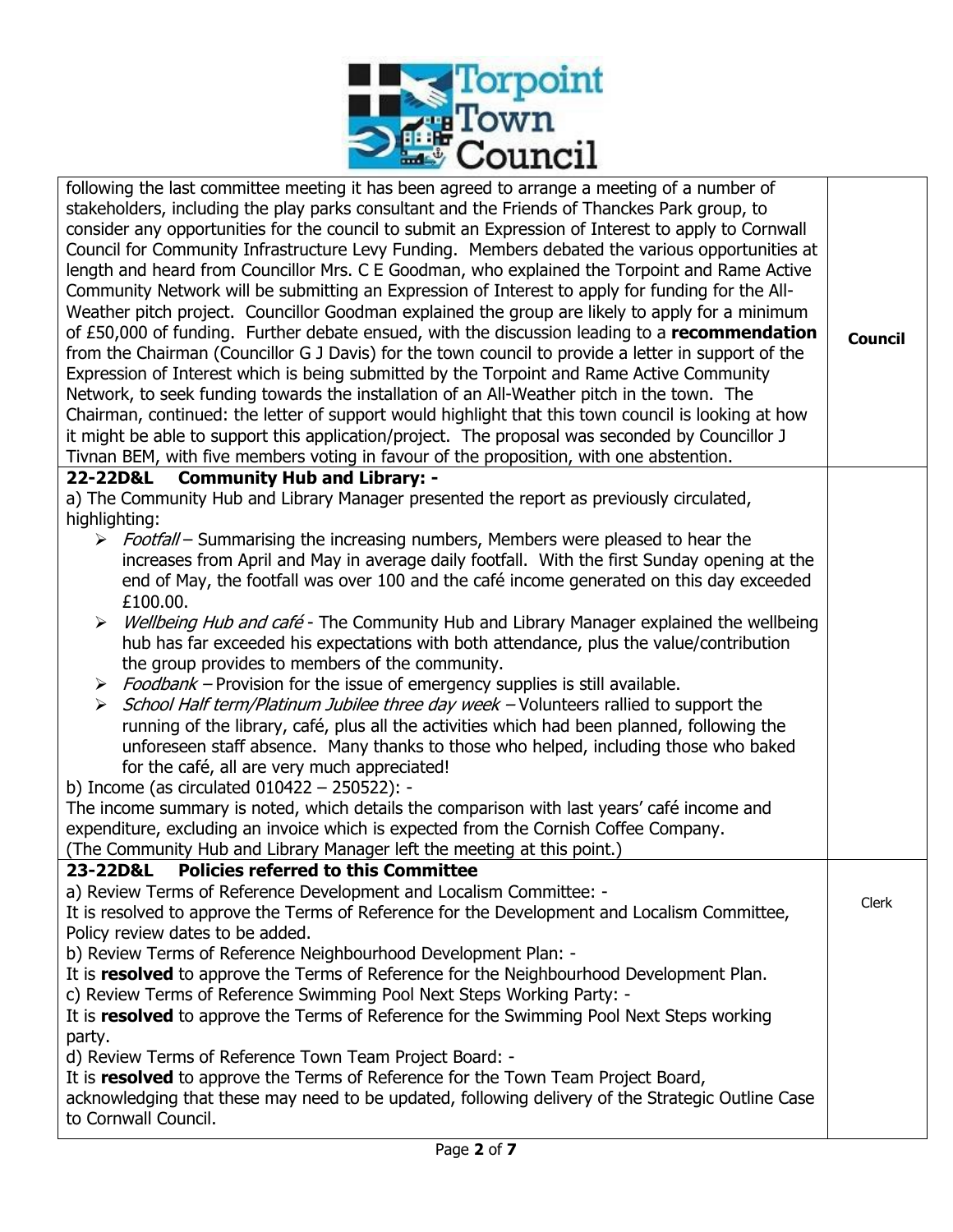

| e) Implementation of the Equality, Diversity and Inclusion Policy, include Best Practice Document,<br>Equality & Diversity Training, the formation of a Disabled Working Party & undertaking access<br>audit: -                                                                                                             |                                                                                                                                                                        |  |  |  |  |  |  |
|-----------------------------------------------------------------------------------------------------------------------------------------------------------------------------------------------------------------------------------------------------------------------------------------------------------------------------|------------------------------------------------------------------------------------------------------------------------------------------------------------------------|--|--|--|--|--|--|
| Members considered the Policy, document, agreement to form a Working Party, plus undertake an<br>Cllr Fellows/<br>access audit. Councillor Mrs. L Fellows volunteered to be the lead Member on the implementation,<br>with the following first actions agreed: -                                                            |                                                                                                                                                                        |  |  |  |  |  |  |
| $\triangleright$ Prepare draft Terms of Reference for the Disabled Working Party group – agreed to rename<br>this the Equality and Diversity Advisory Group (CHAT to be a sitting member of this group).<br>The Terms of Reference will include what the group is set out to achieve and how this is<br>expected to happen; |                                                                                                                                                                        |  |  |  |  |  |  |
| $\triangleright$ Council to contract an appropriate professional to undertake an access audit of all council<br>managed premises, including the play parks, public conveniences, Council Chambers, plus<br>the Library and Community Hub.                                                                                   |                                                                                                                                                                        |  |  |  |  |  |  |
| The work undertaken by the Equality and Diversity Advisory Group will report to the Development<br>and Localism Committee and the Equality, Diversity and Inclusion Policy will report under the<br>Finance and Operations Committee.                                                                                       |                                                                                                                                                                        |  |  |  |  |  |  |
|                                                                                                                                                                                                                                                                                                                             | Councillor Mrs. C E Goodman minuted thanks to the Councillor Fellows for leading on this work,<br>adding this is very timely with other projects being undertaken.     |  |  |  |  |  |  |
| 24-22D&L                                                                                                                                                                                                                                                                                                                    | To consider the Council Business Risk Management                                                                                                                       |  |  |  |  |  |  |
|                                                                                                                                                                                                                                                                                                                             | a) Budget Variance - Finance Committee Responsibilities: -                                                                                                             |  |  |  |  |  |  |
|                                                                                                                                                                                                                                                                                                                             | The Committee considered the April 2022 financial information, as previously circulated and the                                                                        |  |  |  |  |  |  |
| 25-22D&L                                                                                                                                                                                                                                                                                                                    | items relevant to this Committee, there were no concerns.<br><b>Items Referred to this Committee</b>                                                                   |  |  |  |  |  |  |
| None.                                                                                                                                                                                                                                                                                                                       |                                                                                                                                                                        |  |  |  |  |  |  |
| 26-22D&L                                                                                                                                                                                                                                                                                                                    | Devolution of the four Play Parks and tennis courts<br>a) Report on the devolved sites from the Clerk: -                                                               |  |  |  |  |  |  |
| <b>FACILITY</b>                                                                                                                                                                                                                                                                                                             | <b>CURRENT STATUS/ACTIVITY</b>                                                                                                                                         |  |  |  |  |  |  |
| <b>BOROUGH</b><br><b>PLAY PARK</b>                                                                                                                                                                                                                                                                                          | No issues.                                                                                                                                                             |  |  |  |  |  |  |
| <b>CAMBRIDGE</b>                                                                                                                                                                                                                                                                                                            | i. Second entrance completed and installed "No Dogs in the Park" signs.                                                                                                |  |  |  |  |  |  |
| <b>FIELD</b>                                                                                                                                                                                                                                                                                                                | ii. Operations Manager considering reducing height of the Hawthorn hedge to                                                                                            |  |  |  |  |  |  |
|                                                                                                                                                                                                                                                                                                                             | allow greater visibility into the park as a way of reducing anti-social behaviour.<br>iii. CCTV quotation for equipment as attached, notes of the quotation highlight: |  |  |  |  |  |  |
|                                                                                                                                                                                                                                                                                                                             | $\triangleright$ A 1m x 1m concrete base is to be installed by others at NO cost to<br>Security                                                                        |  |  |  |  |  |  |
|                                                                                                                                                                                                                                                                                                                             | Dynamics adjacent to the existing electric box. However, should you require,<br>this can be arranged at an additional cost.                                            |  |  |  |  |  |  |
|                                                                                                                                                                                                                                                                                                                             | $\triangleright$ Power needs to be supplied at the bottom of the pole by others at NO                                                                                  |  |  |  |  |  |  |
|                                                                                                                                                                                                                                                                                                                             | cost to Security Dynamics.<br>$\triangleright$ Remote viewing will require a minimum of 1MB upload speed and is out<br><sub>of</sub>                                   |  |  |  |  |  |  |
|                                                                                                                                                                                                                                                                                                                             | Security Dynamics control. ACTION                                                                                                                                      |  |  |  |  |  |  |
|                                                                                                                                                                                                                                                                                                                             |                                                                                                                                                                        |  |  |  |  |  |  |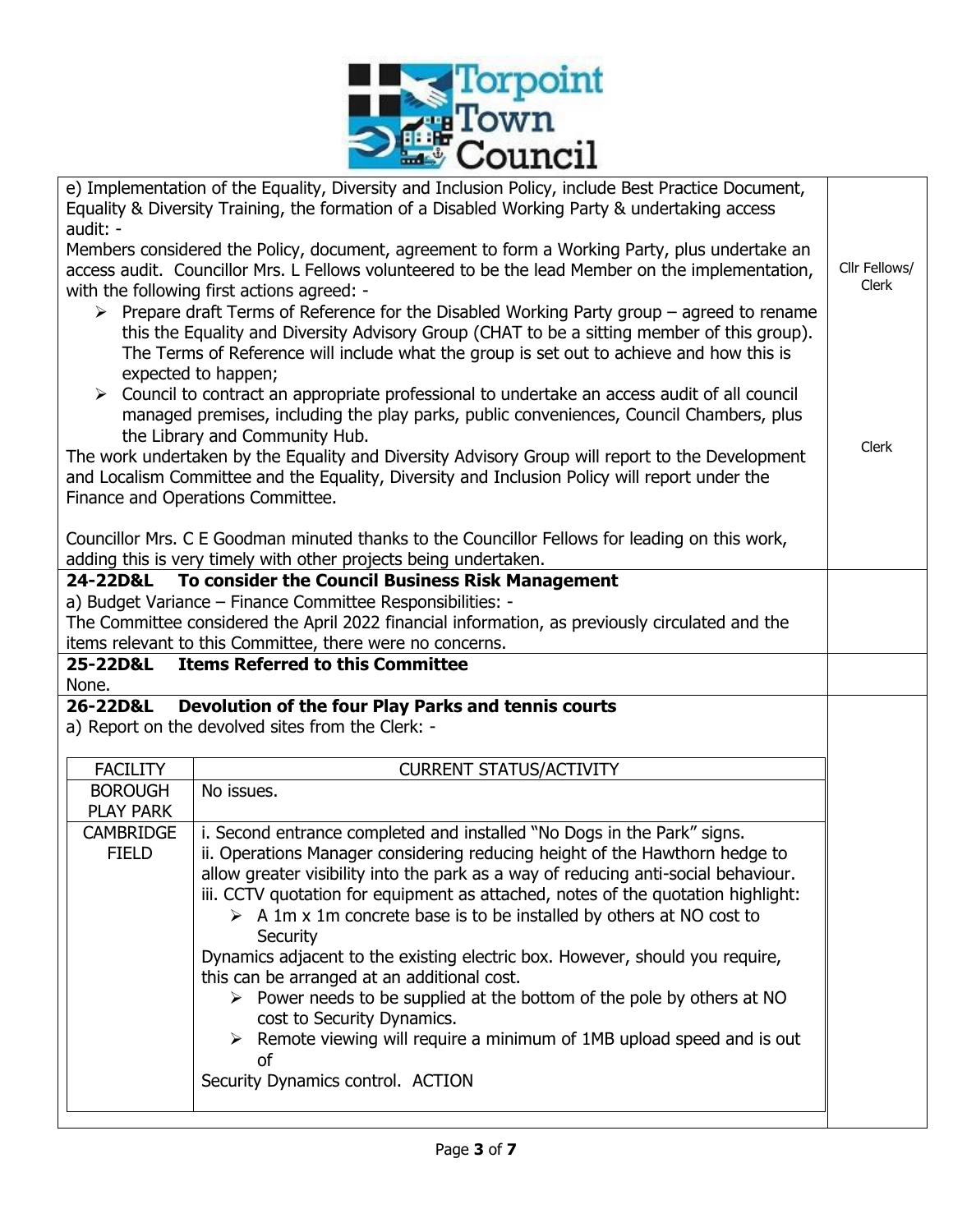

|                                                                                                                                                                                                                                                                                                                                             | <b>CHESTNUT</b><br><b>CLOSE</b><br><b>PLAY PARK</b> | i. Operations Team to measure and price the rail fencing.                                                                                                                                                                                                                                                                                                                                                                                                                                                                                                                         |       |  |  |  |
|---------------------------------------------------------------------------------------------------------------------------------------------------------------------------------------------------------------------------------------------------------------------------------------------------------------------------------------------|-----------------------------------------------------|-----------------------------------------------------------------------------------------------------------------------------------------------------------------------------------------------------------------------------------------------------------------------------------------------------------------------------------------------------------------------------------------------------------------------------------------------------------------------------------------------------------------------------------------------------------------------------------|-------|--|--|--|
|                                                                                                                                                                                                                                                                                                                                             | <b>THANCKES</b><br><b>PARK PLAY</b><br><b>PARK</b>  | i. Trampoline continues to be fenced off. Operations Manager has been<br>consulting with the supplier and is awaiting replacement parts.<br>ii. Replacement swings have arrived and are being installed in advance of the<br>Platinum Jubilee celebrations.                                                                                                                                                                                                                                                                                                                       |       |  |  |  |
|                                                                                                                                                                                                                                                                                                                                             | <b>TENNIS</b><br><b>COURTS</b>                      | i. Works to replace the steps are nearly completed.<br>ii. LTA – Clerk and Operations Manager are meeting again with the LTA on<br>01/06/22 to discuss instructing CIA to undertake the LITE gate<br>installation/improvements. Slightly more complicated than previously<br>anticipated.<br>iii. Tennis Hut. ACTION                                                                                                                                                                                                                                                              |       |  |  |  |
|                                                                                                                                                                                                                                                                                                                                             | <b>OTHER</b><br><b>ACTIVITIES</b>                   | i. Mowing is continuing across all parks.                                                                                                                                                                                                                                                                                                                                                                                                                                                                                                                                         |       |  |  |  |
| The Chairman (Councillor G J Davis) suggested Members of the two Committees arrange a walk<br>ALL/<br>Cllr Davis/<br>around of the councils assets, to be actioned in advance of the summer holiday period.<br>Clerk                                                                                                                        |                                                     |                                                                                                                                                                                                                                                                                                                                                                                                                                                                                                                                                                                   |       |  |  |  |
| The Clerk advised the quotation to repair the damage to the boundary wall at Cambridge Field is<br>Clerk<br>£875.00, from Wayne Bowden Building Services, Clerk to proceed with instruction to complete the<br>repairs.                                                                                                                     |                                                     |                                                                                                                                                                                                                                                                                                                                                                                                                                                                                                                                                                                   |       |  |  |  |
| The Clerk highlighted two quotations received for the installation of CCTV at the following<br>locations: Bénodet Park and Cambridge Field, explaining the quotations highlight the additional<br>requirements/charges, which will need to be added to the cost. Agreed to delay consideration of<br>these quotations until further notice. |                                                     |                                                                                                                                                                                                                                                                                                                                                                                                                                                                                                                                                                                   |       |  |  |  |
|                                                                                                                                                                                                                                                                                                                                             |                                                     | Tennis Hut – the Clerk will pursue with local businesses whether any proposed works can be<br>undertaken on the tennis hut. The Clerk concluded the report explaining the business rates<br>charges have now been updated to reflect the times when the courts were closed and this account<br>has been brought up to date with Cornwall Council.                                                                                                                                                                                                                                 |       |  |  |  |
|                                                                                                                                                                                                                                                                                                                                             | 27-22D&L<br>Torpoint.                               | <b>Planning Applications</b><br>a) PA22/04525 - Proposed café and conference suite - Land at Fisgard Way, Trevol Business Park,                                                                                                                                                                                                                                                                                                                                                                                                                                                   |       |  |  |  |
|                                                                                                                                                                                                                                                                                                                                             |                                                     | Members considered the application and debated at length the proposals for the proposed café and<br>conference suite. It is unanimously resolved to reject the proposals for the following reasons: -<br>$\triangleright$ The application for a proposed café and conference suite to be sited on Trevol Business<br>Park, does not fit the location for these building proposals;<br>$\triangleright$ The three storey building will have a significant overbearing presence to other buildings in<br>close proximity to the site, i.e. those buildings in front and next to it. | Clerk |  |  |  |
| b) PA22/02277 - Change of use of store to dwelling - 33 North Road, Torpoint PL11 2DH - for re-                                                                                                                                                                                                                                             |                                                     |                                                                                                                                                                                                                                                                                                                                                                                                                                                                                                                                                                                   |       |  |  |  |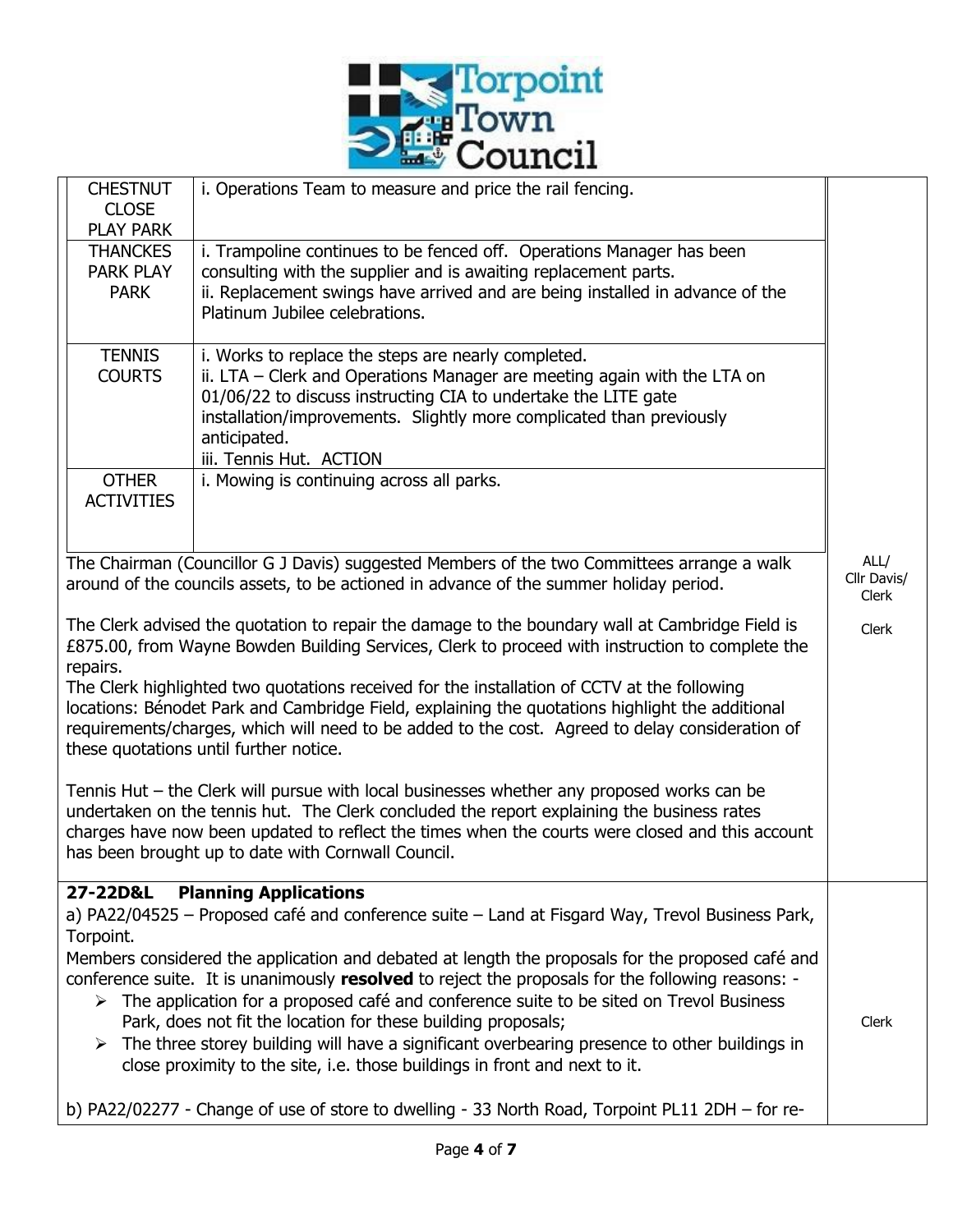

| consideration, following receipt of correspondence from Cornwall Council (reply required within 5                                                                                                         |                                |              |                  |            |                                                                                                            |       |  |
|-----------------------------------------------------------------------------------------------------------------------------------------------------------------------------------------------------------|--------------------------------|--------------|------------------|------------|------------------------------------------------------------------------------------------------------------|-------|--|
| working days).                                                                                                                                                                                            |                                |              |                  |            |                                                                                                            |       |  |
|                                                                                                                                                                                                           |                                |              |                  |            | Following receipt of correspondence from Cornwall Council, who had advised the position of the             |       |  |
| case officers is that they are minded to recommend the application for refusal. The case officers<br>acknowledge that the site is located within close proximity to the town with good access to services |                                |              |                  |            |                                                                                                            |       |  |
| and facilities, however, considered that the proposal does not represent an acceptable form of                                                                                                            |                                |              |                  |            |                                                                                                            |       |  |
| development. Members considered the case officers position and it is unanimously resolved to                                                                                                              |                                |              |                  |            |                                                                                                            |       |  |
| agree with the recommendation for refusal.                                                                                                                                                                |                                |              |                  |            |                                                                                                            |       |  |
| 28-22D&L<br><b>Localism</b>                                                                                                                                                                               |                                |              |                  |            |                                                                                                            |       |  |
| a) Town Team Project Board (TTPB): -                                                                                                                                                                      |                                |              |                  |            |                                                                                                            |       |  |
|                                                                                                                                                                                                           |                                |              |                  |            | Pursuant to minute 11-22D&L (a) the Chairman (Councillor G J Davis) explained the meeting with             |       |  |
|                                                                                                                                                                                                           |                                |              |                  |            | Cornwall Council Cabinet Members had been postponed, with nothing further to report from the               |       |  |
| Town Team Project Board.                                                                                                                                                                                  |                                |              |                  |            |                                                                                                            |       |  |
| b) Vision and other Projects.                                                                                                                                                                             |                                |              |                  |            |                                                                                                            |       |  |
| Swimming Pool Feasibility Study to be located in Torpoint, Cornwall: -<br>i)                                                                                                                              |                                |              |                  |            |                                                                                                            |       |  |
| Pursuant to minute 11-22D&L (b. i.) a pre planning application is being compiled and will be                                                                                                              |                                |              |                  |            |                                                                                                            | Clerk |  |
| submitted to Sport England.                                                                                                                                                                               |                                |              |                  |            |                                                                                                            |       |  |
| ii) Torpoint Environmental Action (TEA) initiative: -                                                                                                                                                     |                                |              |                  |            |                                                                                                            |       |  |
| the TEA initiative: -                                                                                                                                                                                     |                                |              |                  |            | Pursuant to minute 11-22D&L (b. ii) Councillor Mrs. C E Goodman provide the following update on            |       |  |
|                                                                                                                                                                                                           |                                |              |                  |            | $\triangleright$ Contact with Saltash Environmental Action group is being pursued, to endeavour the        |       |  |
| sharing of resources;                                                                                                                                                                                     |                                |              |                  |            |                                                                                                            |       |  |
| $\triangleright$ A litter pick is being co-ordinated with Oakwood Court College;                                                                                                                          |                                |              |                  |            |                                                                                                            |       |  |
| $\triangleright$ There are eleven members of the TEA initiative                                                                                                                                           |                                |              |                  |            |                                                                                                            |       |  |
|                                                                                                                                                                                                           |                                |              |                  |            |                                                                                                            |       |  |
| $\triangleright$ The next TEA meeting is scheduled for Thursday 7 <sup>th</sup> July, prior to the next meeting of this<br>committee;                                                                     |                                |              |                  |            |                                                                                                            |       |  |
| $\triangleright$ Friday 10 <sup>th</sup> June 2022 World Oceans Day;                                                                                                                                      |                                |              |                  |            |                                                                                                            |       |  |
|                                                                                                                                                                                                           |                                |              |                  |            | $\triangleright$ An event is being planned at the end of July, which will incorporate the demonstration of |       |  |
|                                                                                                                                                                                                           |                                |              |                  |            |                                                                                                            |       |  |
| stability bikes.                                                                                                                                                                                          |                                |              |                  |            |                                                                                                            |       |  |
| The Chairman (Councillor G J Davis) thanked Councillor Goodman for the detailed update on the                                                                                                             |                                |              |                  |            |                                                                                                            |       |  |
| group.                                                                                                                                                                                                    |                                |              |                  |            |                                                                                                            |       |  |
| c) Neighbourhood Development Plan: -<br>The Chairman (Councillor G J Davis) explained meetings are currently taking place with the                                                                        |                                |              |                  |            |                                                                                                            |       |  |
| planning consultant about progressing the Neighbourhood Development Plan.                                                                                                                                 |                                |              |                  |            |                                                                                                            |       |  |
| 29-22D&L                                                                                                                                                                                                  | <b>Accounts for payment: -</b> |              |                  |            |                                                                                                            |       |  |
| <b>Contact Name</b>                                                                                                                                                                                       | <b>Invoice Number</b>          | <b>Total</b> | <b>Tax Total</b> | <b>Net</b> | <b>Description</b>                                                                                         |       |  |
| Cornwall Council -                                                                                                                                                                                        |                                |              |                  |            |                                                                                                            |       |  |
| <b>Bus Rate Tennis</b>                                                                                                                                                                                    | Invoice                        |              |                  |            | Charge from 22.02.22 -                                                                                     |       |  |
| Courts                                                                                                                                                                                                    | 802923069                      | 51.95        | 0.00             | 51.95      | 31.03.22                                                                                                   |       |  |
| Cornwall Council -                                                                                                                                                                                        |                                |              |                  |            |                                                                                                            |       |  |
| <b>Bus Rate Tennis</b>                                                                                                                                                                                    | Invoice                        |              |                  |            | Charge from 01.04.21 -                                                                                     |       |  |
| Courts<br>Cornish Groove                                                                                                                                                                                  | 802923069<br>Invoice           | 91.60        | 0.00             | 91.60      | 06.06.21<br>Live performance at                                                                            |       |  |
| Collective                                                                                                                                                                                                | Platinum                       | 300.00       | 0.00             | 300.00     | Platinum Jubilee                                                                                           |       |  |
| The Queen's Platinum<br>Celebration                                                                                                                                                                       |                                |              |                  |            |                                                                                                            |       |  |
| Pyrotechnics                                                                                                                                                                                              | Invoice 2205                   | 2,000.00     | 400.00           | 1,600.00   | Jubilee Festival fireworks                                                                                 |       |  |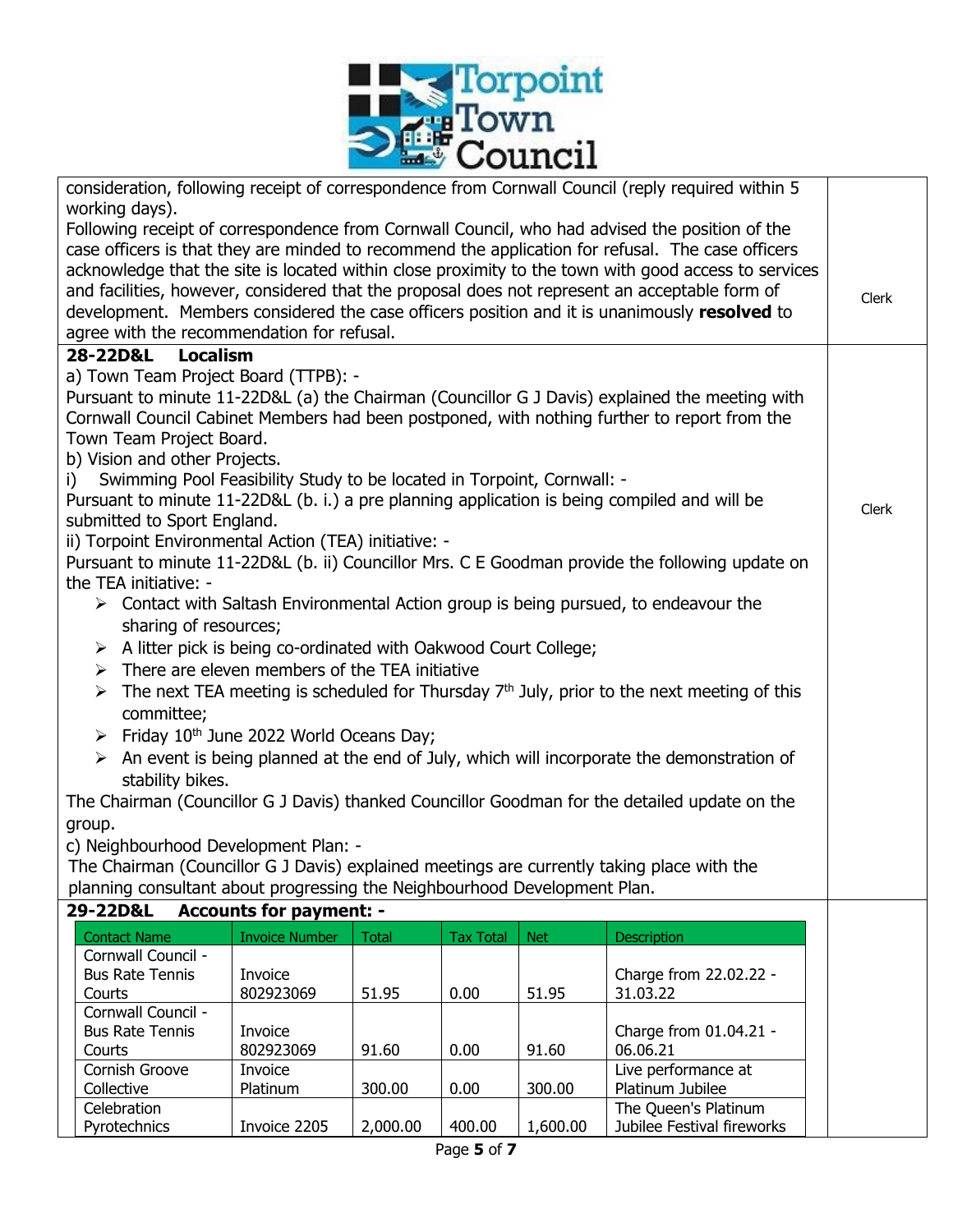

|                                                                      |                                                                                                                     | Invoice              |        |        |        | Performance at Platinum                                                                           |             |
|----------------------------------------------------------------------|---------------------------------------------------------------------------------------------------------------------|----------------------|--------|--------|--------|---------------------------------------------------------------------------------------------------|-------------|
|                                                                      | The Compilations                                                                                                    | <b>TTC001</b>        | 600.00 | 0.00   | 600.00 | Jubilee Celebrations                                                                              |             |
|                                                                      | <b>Every Corner</b>                                                                                                 | Invoice              |        |        |        | Distribution of 3500                                                                              |             |
|                                                                      | Distribution Ltd                                                                                                    | TTCECD003            | 630.00 | 105.00 | 525.00 | newsletters                                                                                       |             |
|                                                                      |                                                                                                                     | <b>Invoice Mayor</b> |        |        |        | photos of Annual Mayor                                                                            |             |
|                                                                      | Andy Campfield                                                                                                      | Making               | 35.00  | 0.00   | 35.00  | Making                                                                                            |             |
|                                                                      | <b>Complete Business</b>                                                                                            |                      |        |        |        |                                                                                                   |             |
|                                                                      | Solutions                                                                                                           | SINV03200270         | 26.00  | 4.33   | 21.67  | Office stationery                                                                                 |             |
|                                                                      | The Stone River                                                                                                     | Invoice              |        |        |        | Live performance at                                                                               |             |
|                                                                      | Band                                                                                                                | Platinum             | 200.00 | 0.00   | 200.00 | Platinum Jubilee                                                                                  |             |
|                                                                      |                                                                                                                     |                      |        |        |        | 2 x 30 min magic shows &                                                                          |             |
|                                                                      | <b>Billy Wiz</b>                                                                                                    | Invoice              |        |        |        | one hour balloon                                                                                  |             |
|                                                                      | Entertainment                                                                                                       | 0306222Tor           | 235.00 | 0.00   | 235.00 | modelling                                                                                         |             |
|                                                                      |                                                                                                                     |                      |        |        |        |                                                                                                   |             |
|                                                                      | 30-22D&L<br><b>Correspondence: -</b><br>a) Accessibility of Tennis Courts funding - The Friends of Thanckes Park: - |                      |        |        |        |                                                                                                   |             |
|                                                                      |                                                                                                                     |                      |        |        |        | It is resolved to accept any future funding received from The Friends of Thanckes Park group,     | Clerk       |
|                                                                      |                                                                                                                     |                      |        |        |        | which would be held to support any future project to enable better accessibility at the tennis    |             |
|                                                                      | courts.                                                                                                             |                      |        |        |        |                                                                                                   |             |
|                                                                      | b) Nature Cameras Thanckes Park - The Friends of Thanckes Park: -                                                   |                      |        |        |        |                                                                                                   |             |
|                                                                      |                                                                                                                     |                      |        |        |        |                                                                                                   |             |
|                                                                      | Following information received at the meeting, this correspondence was not considered.                              |                      |        |        |        |                                                                                                   |             |
|                                                                      | c) Promotion of Youth Services - Kernow Connect: -                                                                  |                      |        |        |        |                                                                                                   |             |
|                                                                      | It is agreed the Town Mayor will invite Kernow Connect to attend, prior to a future council                         |                      |        |        |        |                                                                                                   | Cllr Evans/ |
|                                                                      |                                                                                                                     |                      |        |        |        | meeting, to give a brief presentation to all members, as well as any community members who        | Clerk       |
| would like to attend.                                                |                                                                                                                     |                      |        |        |        |                                                                                                   |             |
| d) Bouncy castle, use of play areas - Bounce Plymouth: -             |                                                                                                                     |                      |        |        |        |                                                                                                   |             |
|                                                                      |                                                                                                                     |                      |        |        |        | Clerk to reply, suggesting contacting Cornwall Council about the use of the Top Field at Thanckes | Clerk       |
|                                                                      |                                                                                                                     |                      |        |        |        | Park, as unfortunately under the legal terms Cambridge Field can only be used for carnivals and   |             |
|                                                                      | town events.                                                                                                        |                      |        |        |        |                                                                                                   |             |
|                                                                      | e) Community Network Area Highways Programme update April - Cornwall Council: -                                     |                      |        |        |        |                                                                                                   |             |
|                                                                      |                                                                                                                     |                      |        |        |        |                                                                                                   |             |
|                                                                      |                                                                                                                     |                      |        |        |        | Noted. The Clerk explained, improvement speed limit reduction works to the A374 are anticipated   |             |
|                                                                      | to commence in the summer 2022.                                                                                     |                      |        |        |        |                                                                                                   |             |
|                                                                      | 31-22D&L                                                                                                            | Date of next meeting |        |        |        |                                                                                                   |             |
|                                                                      | Thursday 7 <sup>th</sup> July 2022.                                                                                 |                      |        |        |        |                                                                                                   |             |
|                                                                      |                                                                                                                     |                      |        |        |        |                                                                                                   |             |
|                                                                      | 32-22D&L                                                                                                            |                      |        |        |        | Any Business that has been disclosed to the Chairman and members prior                            |             |
|                                                                      | to the meeting.                                                                                                     |                      |        |        |        |                                                                                                   |             |
|                                                                      | ➤                                                                                                                   |                      |        |        |        | Following an item from Councillor Mrs. L Fellows, this will be forwarded to Councillor J          |             |
| Tivnan BEM, in his capacity as Cornwall Councillor.                  |                                                                                                                     |                      |        |        |        |                                                                                                   |             |
| Parking enforcement was highlighted by Councillor J Tivnan BEM.<br>➤ |                                                                                                                     |                      |        |        |        |                                                                                                   |             |
|                                                                      |                                                                                                                     |                      |        |        |        |                                                                                                   |             |
|                                                                      |                                                                                                                     |                      |        |        |        |                                                                                                   |             |
|                                                                      |                                                                                                                     |                      |        |        |        |                                                                                                   |             |
|                                                                      |                                                                                                                     |                      |        |        |        |                                                                                                   |             |
|                                                                      |                                                                                                                     |                      |        |        |        |                                                                                                   |             |
|                                                                      |                                                                                                                     |                      |        |        |        |                                                                                                   |             |
|                                                                      |                                                                                                                     |                      |        |        |        |                                                                                                   |             |